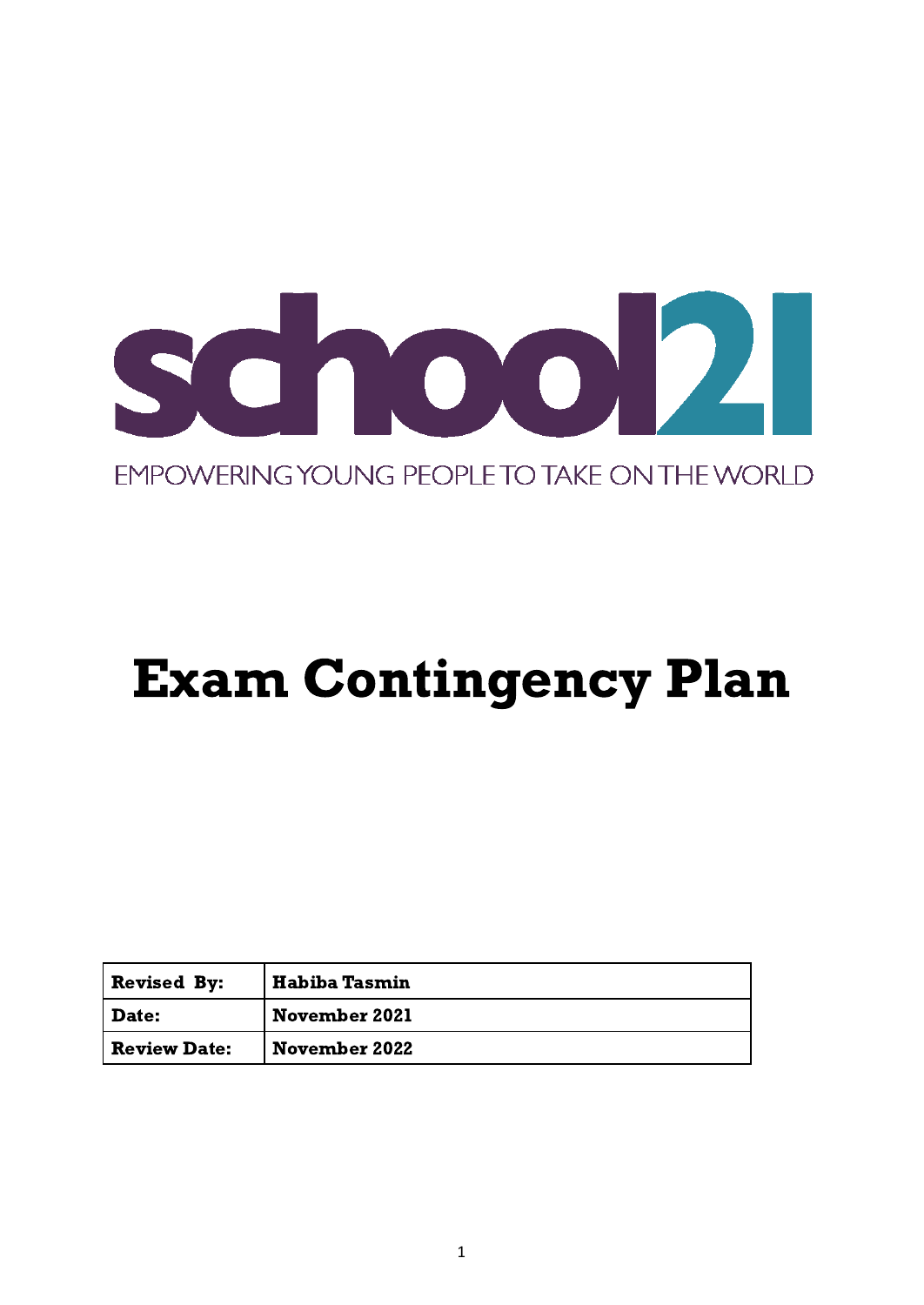# Key staff involved in contingency planning

| Role                                   | $ \mathbf{Name(s)} $ |
|----------------------------------------|----------------------|
| <b>Head of Centre</b>                  | Nicola Mason         |
| <b>Exam Officer Line Manager (SLT)</b> | <b>Edmund Coogan</b> |
| <b>Exams Officer</b>                   | Habiba Tasmin        |
| <b>SENCO</b>                           | <b>Hannah Coles</b>  |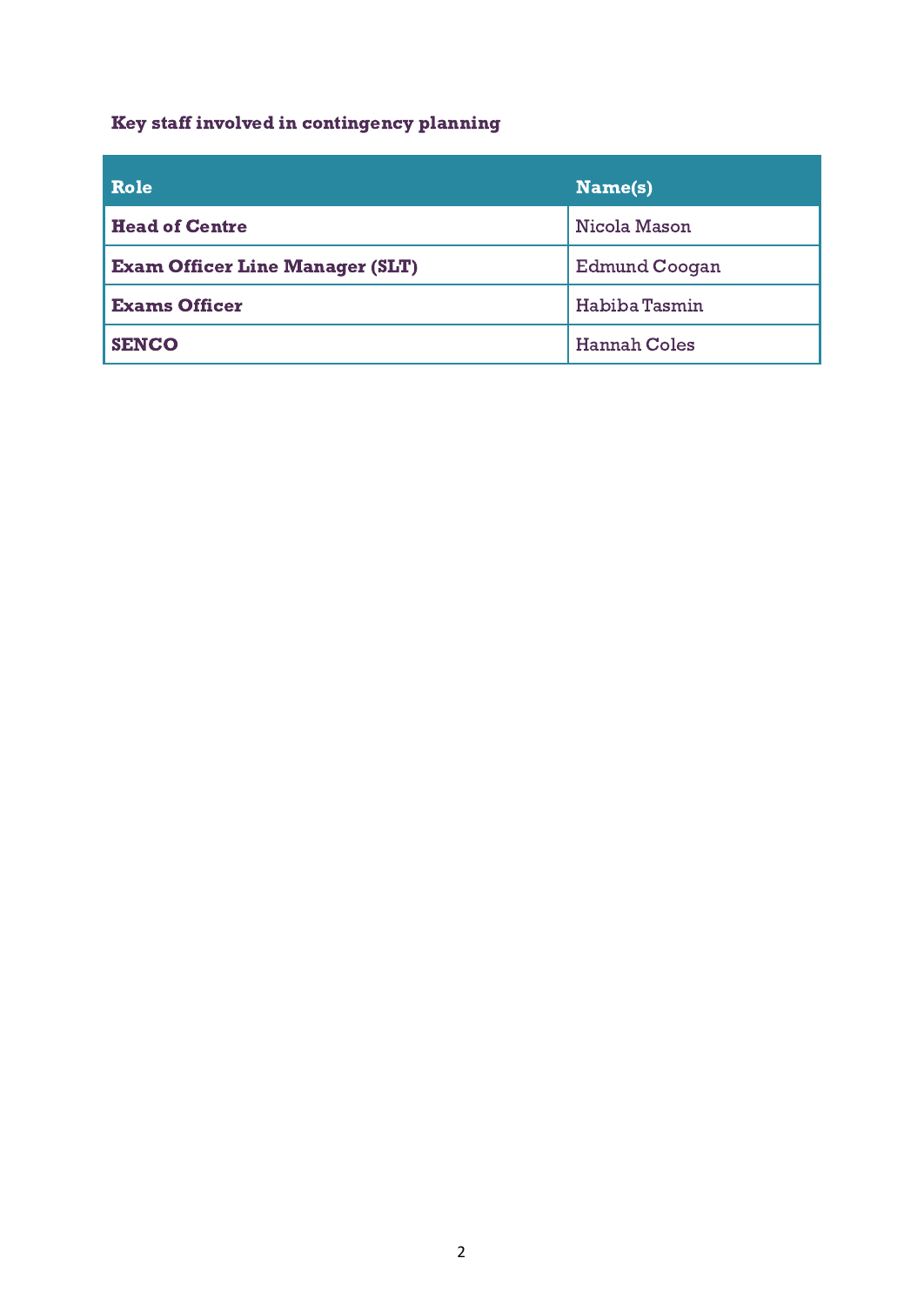# **Contents**

| Key staff involved in contingency planning                                           |                |
|--------------------------------------------------------------------------------------|----------------|
| Contents                                                                             | $\overline{a}$ |
| Purpose of the plan                                                                  | 3              |
| Possible cause of disruption to the exam process                                     | 3              |
| Exam officer extended absence at key points in the exam process (cycle)              | 3              |
| SENCo extended absence at key points in the exam cycle                               | 5              |
| Teaching staff extended absence at key points in the exam cycle                      | 6              |
| Invigilators - lack of appropriately trained invigilators or invigilator absence     | 6              |
| Exam rooms - lack of appropriate rooms or main venues unavailable at short<br>notice | $\mathbf{Z}$   |
| Failure of IT systems                                                                | $\overline{I}$ |
| Emergency evacuation of the exam room (or centre lock down)                          | $\overline{I}$ |
| Disruption of teaching time – centre closed for an extended period                   | 8              |
| Candidates unable to take examinations because of a crisis – centre remains open     | 8              |
| Centre unable to open as normal during the exams period                              | 8              |
| Disruption in the distribution of examination papers                                 | 8              |
| Disruption to the transportation of completed examination scripts                    | 9              |
| Assessment evidence is not available to be marked                                    | 9              |
| Centre unable to distribute results as normal                                        | 9              |
| Further guidance to inform and implement contingency planning                        |                |
| Ofqual                                                                               | 10             |
| <b>JCQ</b>                                                                           | 11             |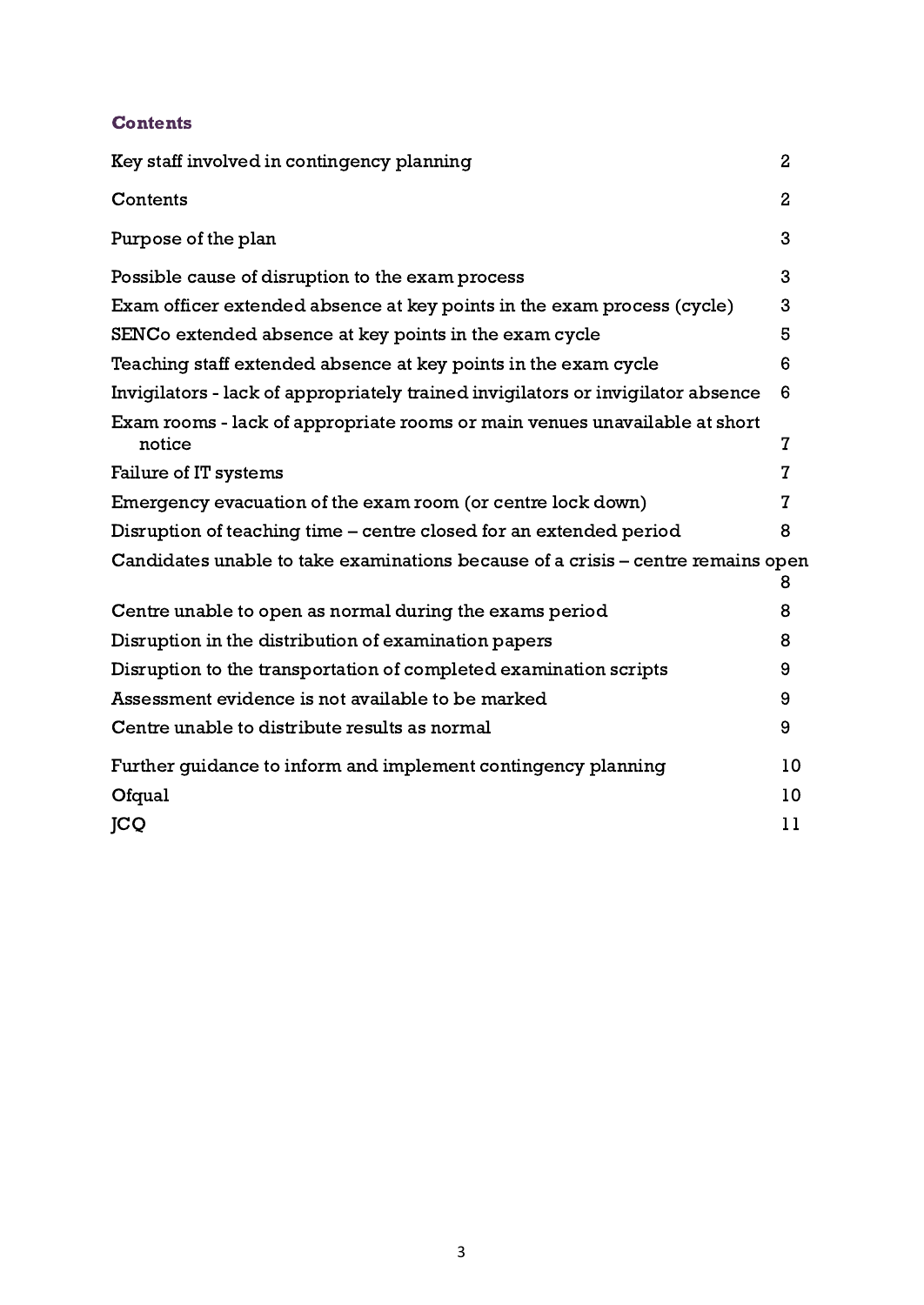# Purpose of the plan

This plan examines potential risks and issues that could cause disruption to the exams process at School 21. By outlining actions/procedures to be invoked in case of disruption it is intended to mitigate the impact these disruptions have on our exam process.

Alongside internal processes, this plan is informed by the Exam system contingency plan: England, Wales and Northern Ireland which provides guidance in the publication What schools and colleges and other centres should do if exams or other assessments are seriously disrupted.

This plan also confirms School 21 is compliant with the JCQ regulations that the centre has in place a written examination contingency plan which covers all aspects of the examination administration. This will allow members of the senior leadership team to act immediately in the event of an emergency or staff absence.

#### Possible cause of disruption to the exam process

#### Exam officer extended absence at key points in the exam process (cycle)

Criteria for implementation of the plan

Key tasks required in the management and administration of the exam cycle not undertaken including:

Planning

- *●* annual data collection exercise not undertaken to collate information on qualifications and awarding body specifications being delivered
- *●* annual exams plan not produced identifying essential key tasks, key dates and deadlines
- *●* sufficient invigilators not recruited

#### Entries

- *●* awarding bodies not being informed of early/estimated entries which prompts release of early information required by teaching staff
- *●* candidates not being entered with awarding bodies for external exams/assessment
- *●* awarding body entry deadlines missed or late or other penalty fees being incurred

#### Pre-exams

- *●* invigilators not trained or updated on changes to instructions for conducting exams
- exam timetabling, rooming allocation; and invigilation schedules not prepared
- candidates not briefed on exam timetables and awarding body information for candidates
- *●* Confidential exam/assessment materials and candidates' work not stored under required secure conditions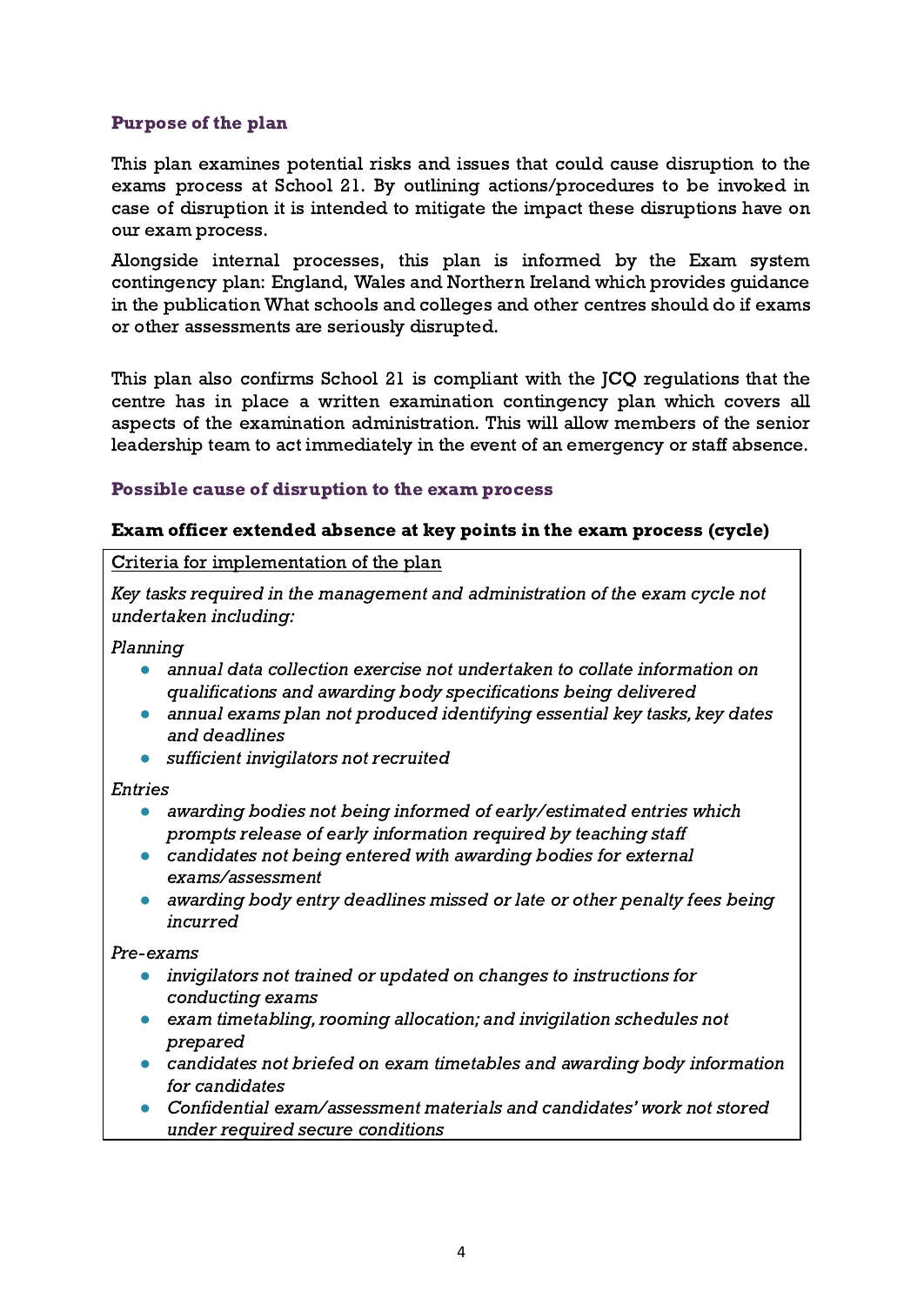internal assessment marks and samples of candidates' work not submitted to awarding bodies/external moderators

# Exam time

- *●* exams/assessments not taken under the conditions prescribed by awarding bodies
- *●* required reports/requests not submitted to awarding bodies during exam/assessment periods, for example very late arrival, suspected malpractice, special consideration
- candidates' scripts not dispatched as required for marking to awarding bodies

# Results and post-results

- access to examination results affecting the distribution of results to candidates
- the facilitation of the post-results services

# Centre actions to mitigate the impact of the disruption

Head of centre to appoint a member of administrative staff to take over responsibilities should absence of the exams officer have potential to affect the meeting of deadline or hire in an experience exams officer to cover the tasks.

# Planning:

- A shared drive document is provided where all exam details can be entered, this is shared with Heads of Departments, Assistant Head Teacher, for GCSE Achievement, and the Exams Officer.The information contained in this document is:
	- Exam Series
	- Subject
	- Specification Number
	- Awarding Body
	- OAN code
	- Unit codes
	- There are separate tabs for each subject to identify which students are taking each subject.
- A exams calendar is printed and shared with the Assistant Head Teacher, for GCSE Achievement, identifying key dates for external exams, internal exam details are then added to this.
- Invigilator agency on standby should the school fall short on internally appointed invigilators.

# Entries

- Subjects requiring estimated entries are to be highlighted by the Heads of Department, and in the absence of the Exams Officer should be informed to the Assistant Head Teacher, for GCSE Achievement, to alert the awarding body – either by telephone or their individual portals.
- All Heads of Departments have access to the awarding bodies portals to be able to check the entries made for candidates.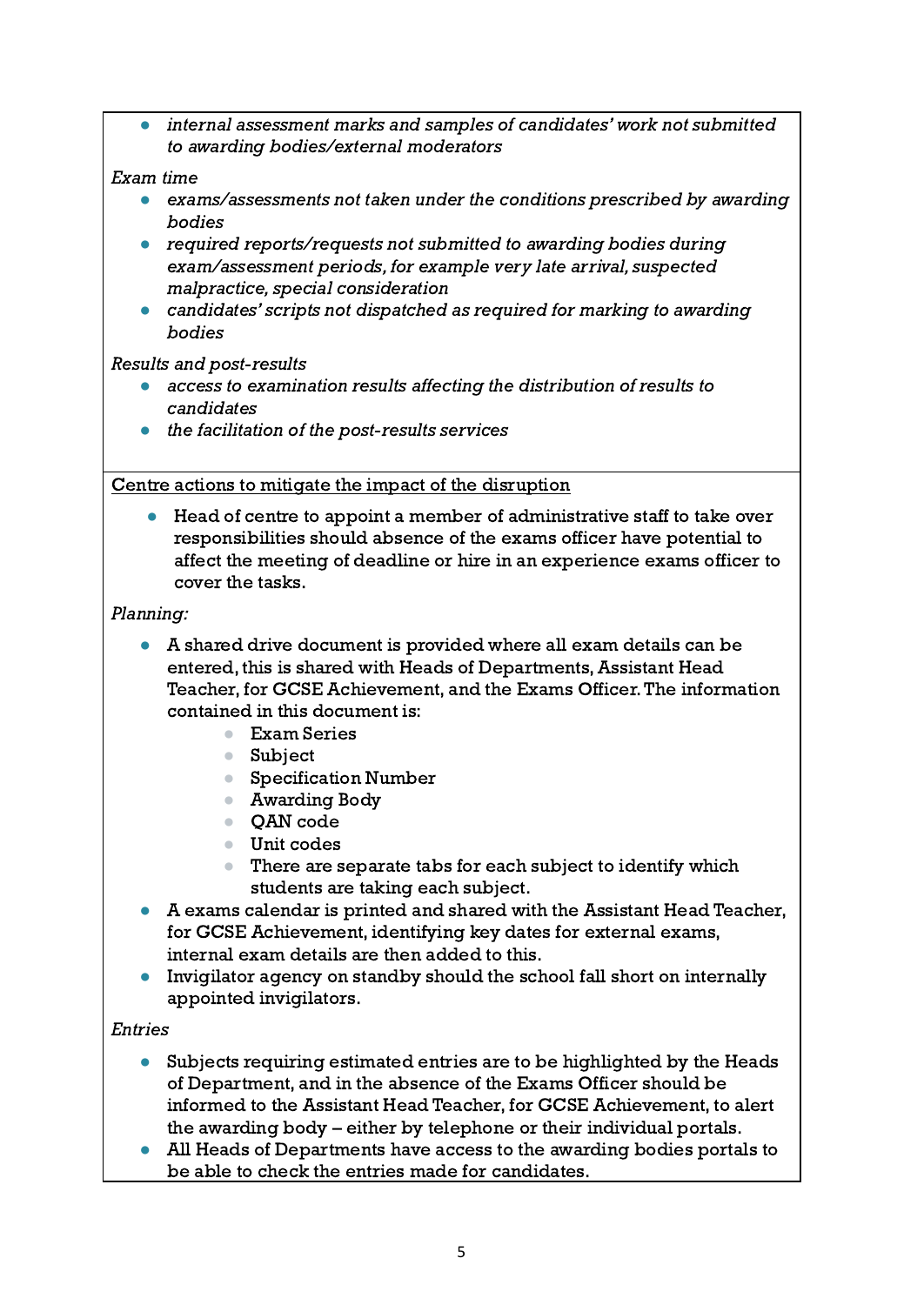Heads of departments are informed ahead of deadlines when they will be expected to submit entries. Entries that are required to be made but are still late would be entered and the cost disseminated to the relevant department.

#### Pre-exams

- All invigilators will be trained in advance of exam periods this may be by an external agency/trainer.Any updates will be distributed to internally employed invigilators.Where agency invigilators are used they are updated by the agency.
- SLT have access to exams organiser application of SIMS and would be able to print any time tables. Rooming is decided with SLT and facilities and would be organised in advance of the exam season.
- All candidates will be provided with a candidate quide book which will provide them with all the relevant information. Individual time tables can be printed from Exams Organiser in SIMS.
- All exam documents and materials are logged by the reception team and reported to the exams officer immediately.The Assistant Head Teacher, for GCSE Achievement, is the only other member of staff to have access keys to the secure storage and would be able to ensure that the documents are logged and securely stored.
- Heads of departments are informed ahead of deadlines when they will be expected to submit controlled assessments/coursework marks and can do so through the Awarding Body Portals.
- Access to secure storage can be given to Assistant Head. The exam officer has a coded key cabinet which contains the keys to the storage area.This code would be provided to the Assistant Head and changed upon the return of the exam officer.

# Exam time

- All invigilators, staff and candidates will be made aware of the conditions required to undertake exams and assessments in advance.
- Senior Leadership Team/ Head Teacher would be informed and action necessary paperwork required for VLA's, malpractice and special consideration.
- Invigilators will be trained in the packing and dispatch of scripts.

# Results and Post-results

● Senior Leadership Team will have access to results. Envelopes will be prepared in advance of results day.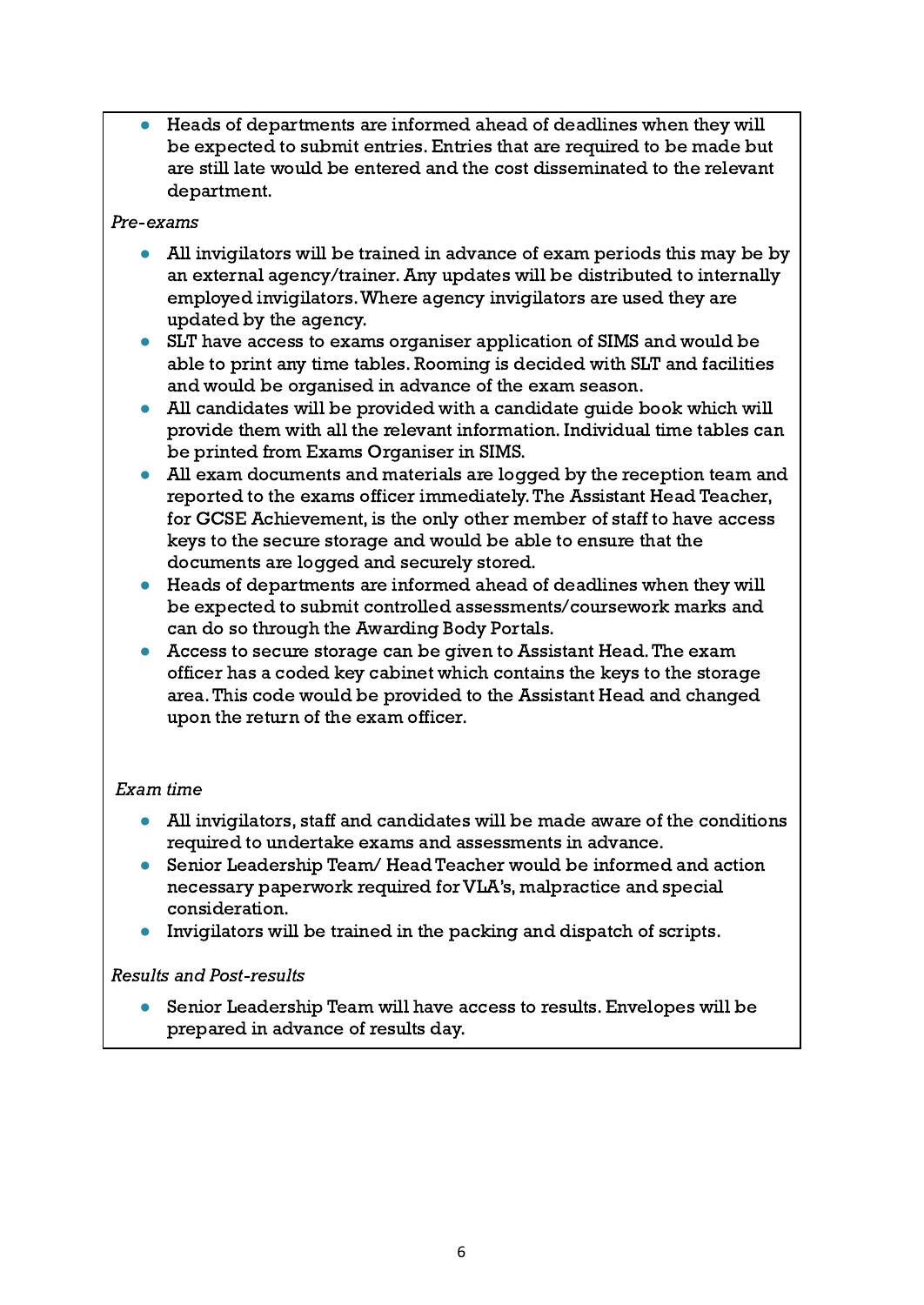# SENCo extended absence at key points in the exam cycle

# Criteria for implementation of the plan

Key tasks required in the management and administration of the access arrangements process within the exam cycle not undertaken including:

# Planning

- *●* candidates not tested/assessed to identify potential access arrangement requirements
- *●* centre fails to recognise its duties towards disabled candidates as defined under the terms of the Equality Act 2010
- *●* evidence of need and evidence to support normal way of working not collated

# Pre-exams

- *●* approval for access arrangements not applied for to the awarding body
- *●* centre-delegated arrangements not put in place
- *●* modified paper requirements not identified in a timely manner to enable ordering to meet external deadline
- staff (facilitators) providing support to access arrangement candidates not allocated and trained

# Exam time

*●* access arrangement candidate support not arranged for exam rooms

# Centre actions to mitigate the impact of the disruption

- *●* We employ a Head of Inclusion and Empowerment (4 18) and a SENCO as well as a number of Pupil Achievement Coaches (PACs) who are trained to provide Access Arrangements for students.
- Our Head of Inclusion and Empowerment  $(4 18)$  is qualified to Masters Level to be able to carry out all assessments in order for students to be considered for Access Arrangements.

# Planning

- Our Head of Inclusion and Empowerment  $(4 18)$  applies for Access Arrangements using the correct channels such as JCQ for GCSE and A 'Levels.
- School 21 has a disability policy to ensure equality is maintained.
- The Inclusion Department have a folder containing all required documents for Access Arrangements within the different year groups. Prior to testing teachers are required to inform the Inclusion Department of individuals' requirements for testing and procedures in class for Normal Way of Working.

# Pre-Exams

- The Inclusion department implement the applications and inform the Exams Officer to ensure all are required by the deadline.
- Shared documents are created so that all arrangements are accessible by all staff to ensure they are implemented.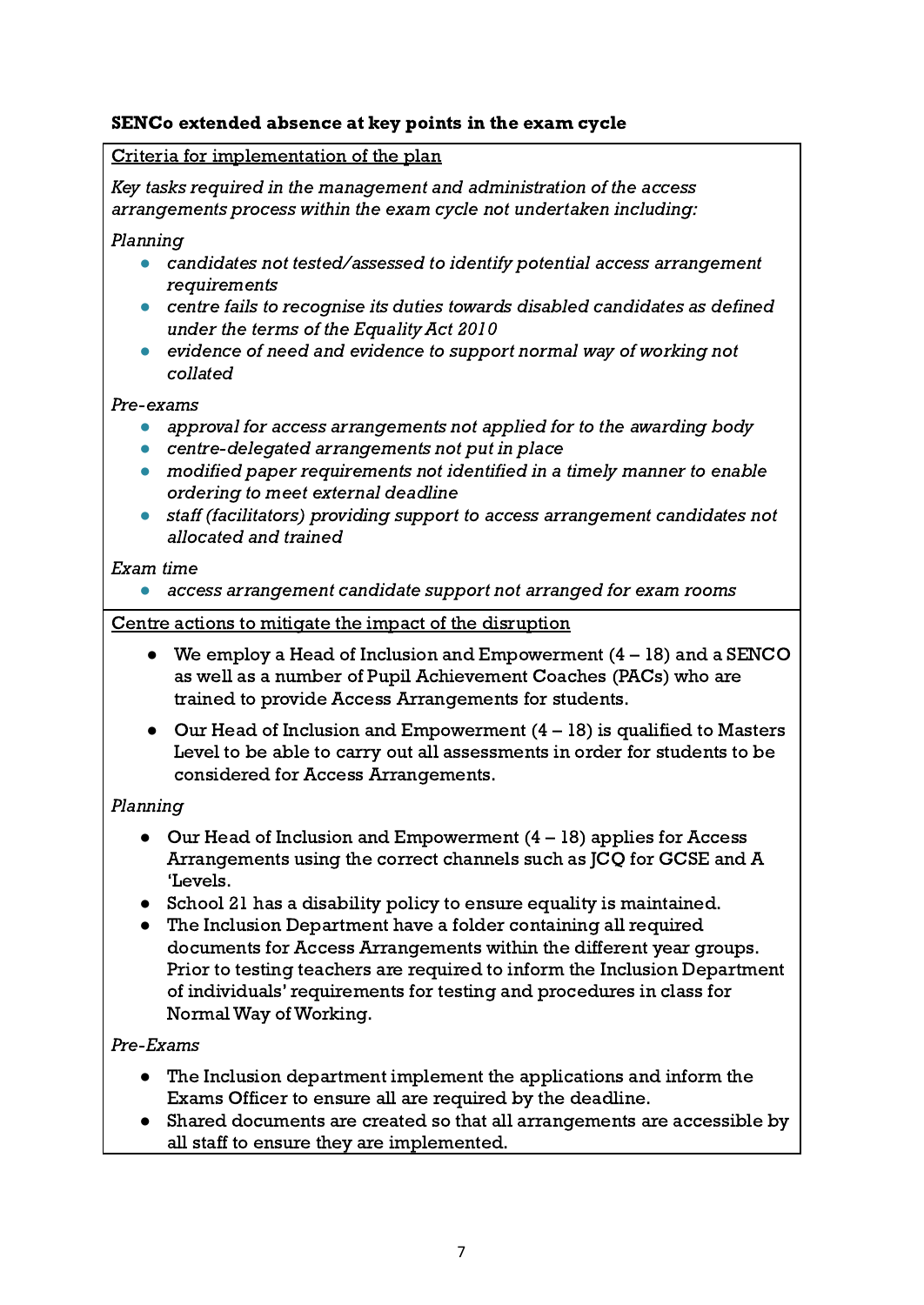- Any modified paper requirements that are late would be directed to the board and their support requested in ensuring the students' receive their adjusted papers.
- *●* Access arrangements are assessed at the beginning of the academic year so that we can ensure sufficient numbers of staff are trained, to allow for any staff absences too.

Exam time

● The Inclusion department are given access to the exam information and of who is taking which exams.They are also informed which access arrangement rooms are being used for which students. Support is arranged in advance and staff have access to the Access Arrangement schedule.

# Teaching staff extended absence at key points in the exam cycle

Criteria for implementation of the plan

Key tasks not undertaken including:

Early/estimated entry information not provided to the exams officer on time; resulting in pre-release information not being received

Final entry information not provided to the exams officer on time; resulting in candidates not being entered for exams/assessments or being entered late/late or other penalty fees being charged by awarding bodies

Non-examination assessment tasks not set/issued/taken by candidates as scheduled

Candidates not being informed of centre assess marks before marks are submitted to the awarding body and therefore not being able to consider appealing the internal assessment decisions and requesting a review of the centre's marking.

Internal assessment marks and candidates' work not provided to meet awarding body submission deadlines

Centre actions to mitigate the impact of the disruption

- There are multiple checks throughout the year before the deadlines to ensure the entries are as up to date as possible, after this, subject teachers would be required to make the decisions on entries, which would be checked by the relevant senior leader.
- Any omissions to be referred to the Assistant Head Teacher.
- If NEA are required under the specification Head of Departments would have been informing teaching staff, Senior Leadership Team hold line management meetings regularly to ensure all elements of the specification are covered.
- Most departments have a team of staff, so colleagues will step into carry out the necessary duties.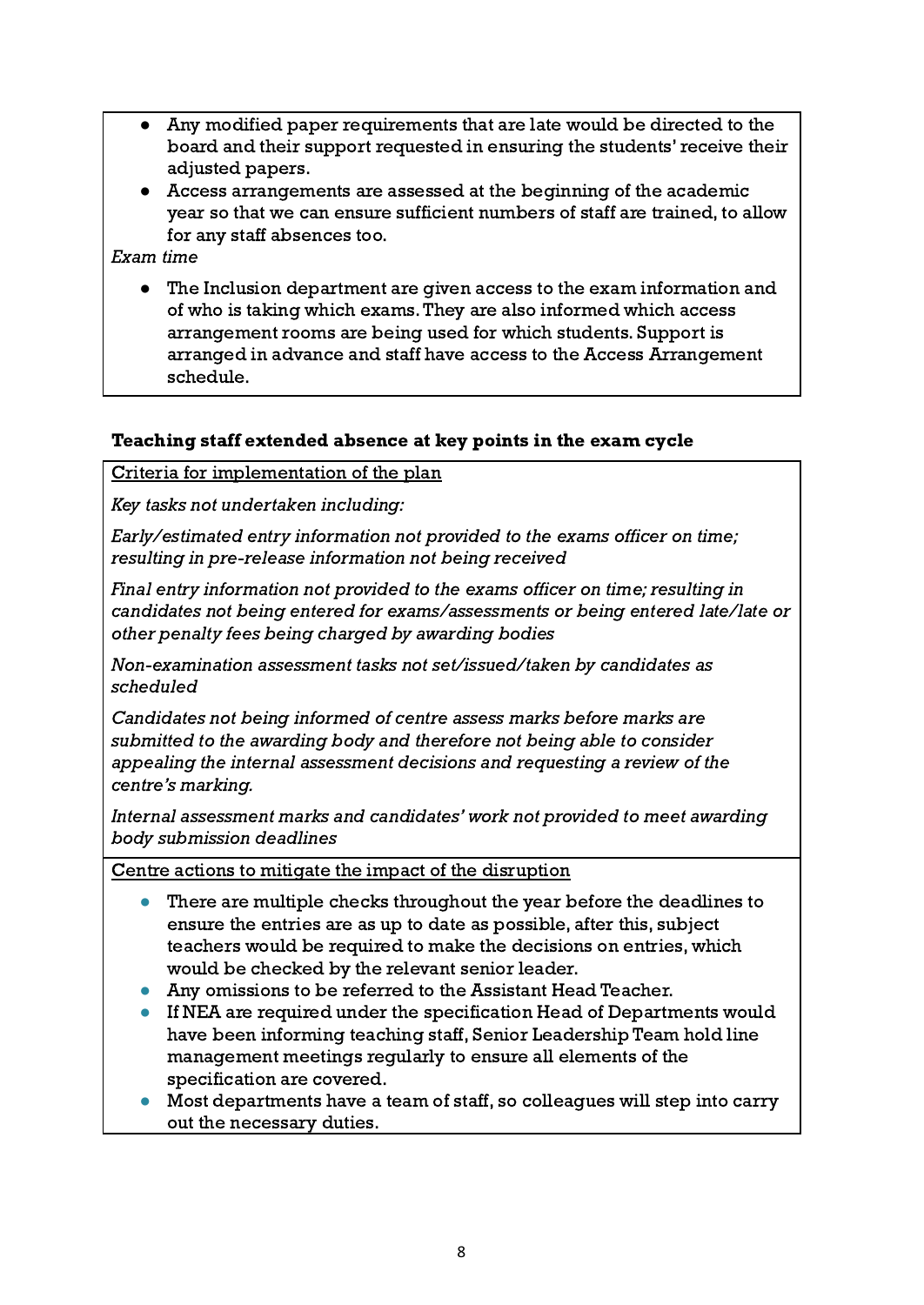- Assistant Head Teacher responsible for ensuring the priority for teaching is the examination cohort and staff will be covered in good time, by trained professionals, in all circumstances.
- All dates are provided to Heads of Departments in advance of the deadline, all marks are required in advance to ensure they entered either by teachers or the exams officer before the Awarding Body deadlines.
- All NEA marks will be passed on to students prior to the submission deadline, in line with our NEA policy, this will be done by a cover teacher/another of the subject teachers or Head of Department.

# Invigilators - lack of appropriately trained invigilators or invigilator absence

Criteria for implementation of the plan

Failure to recruit and train sufficient invigilators to conduct exams

Invigilator shortage on peak exam days

Invigilator absence on the day of an exam

Centre actions to mitigate the impact of the disruption

- In the absence of internally employed invigilators we work closes with an invigilating agency who are able to supply staff when required.This can be arranged at short notice, should there be lack of invigilators or last minute absence.
- School staff are aware of regulations and maybe be asked to step in when required.

# Exam rooms - lack of appropriate rooms or main venues unavailable at short notice

Criteria for implementation of the plan

Exams officer unable to identify sufficient/appropriate rooms during exams timetable planning

Insufficient rooms available on peak exam days

Main exam venues unavailable due to an unexpected incident at exam time

Centre actions to mitigate the impact of the disruption

- The exams officer works closes with the Senior Leadership Team to ensure appropriate rooms are available, if last minute changes are required these would be arranged with the SLT to ensure adequate replacements rooms are used.
- Rooms are booked in advance of the exams to ensure classrooms are cleared and ready for exams. Rooms should be arranged after the Awarding Body amendment deadlines.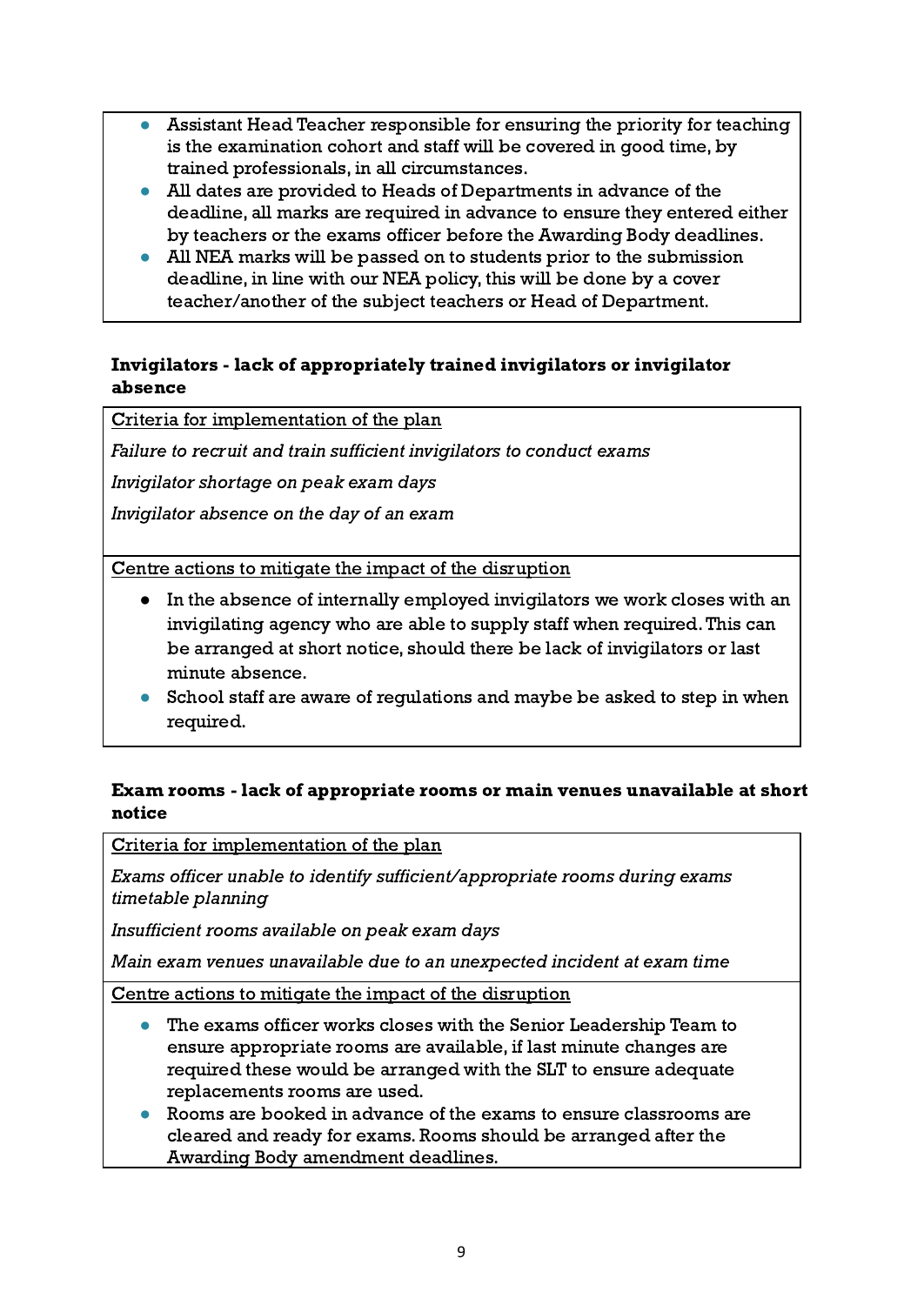- We have other spaces available, the PE hall, to use in the event of the New Hall being out of action.We would in the event of an emergency be able to use a space at the London Academy of Excellence.
- In the event that the London Academy of Excellence is unavailable we would hire an emergency alternative venue.

# Failure of IT systems

Criteria for implementation of the plan

MIS system failure at final entry deadline

MIS system failure during exam preparation

MIS system failure at results release time

Centre actions to mitigate the impact of the disruption

- Head of centre to be informed
- Our MIS is hosted and backed up daily, so essentially should not fail and is accessible through different devices.
- All awarding body details are available as well as printed mark sheet copies.
- Entries can be entered through portals and any issues directed to the Awarding Body for advice if required.
- During exams, mark sheets are printed and could be used to make manual seating plans / emailed to exam boards to make entries if required.
- Using the awarding body details we would contact them to request emailed results or use portals to retrieve result data.

# Emergency evacuation of the exam room (or centre lock down)

Criteria for implementation of the plan

Whole centre evacuation (or lock down) during exam time due to serious incident resulting in exam candidates being unable to start, proceed with or complete their exams

Centre actions to mitigate the impact of the disruption

Please see School 21 Emergency Evacuation Plan

#### Disruption of teaching time – centre closed for an extended period

Criteria for implementation of the plan

Centre closed or candidates are unable to attend for an extended period during normal teaching or study supported time, interrupting the provision of normal teaching and learning

Centre closed interrupting the of normal teaching and learning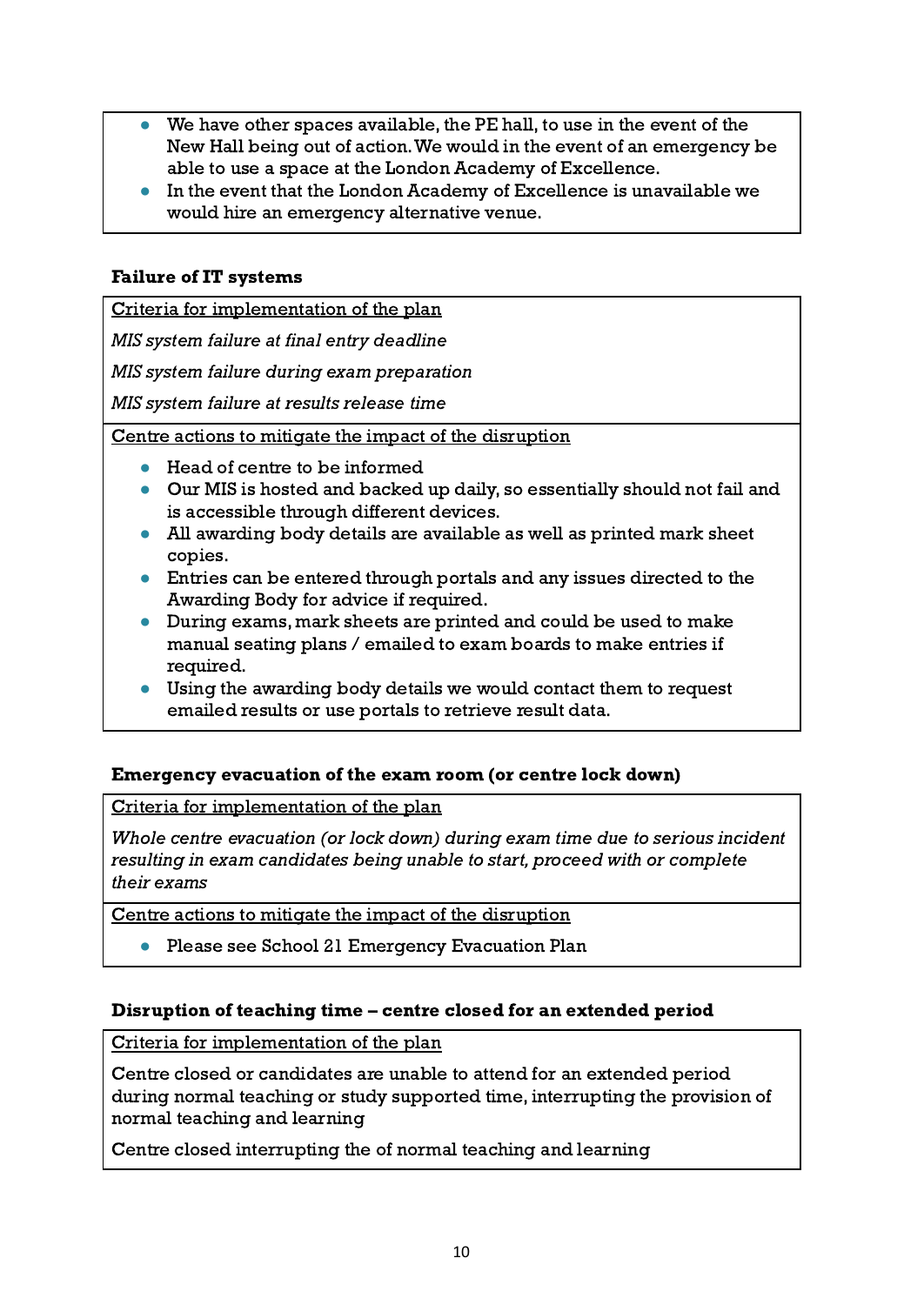Centre actions to mitigate the impact of the disruption

- Head of Centre responsible for finding alternative venues/methods of learning.
- Priority given to the exam cohort
- Exams officer to contact awarding bodies for advice regarding special consideration
- Parents/Carers and candidates to be informed.

# Candidates unable to take examinations because of a crisis – centre remains open

#### Criteria for implementation of the plan

Candidates are unable to attend the examination centre to take examinations as normal

Centre actions to mitigate the impact of the disruption

- We will alert the relevant awarding organisation at the outset and make them aware of the issue.
- Inform parents/carers and candidates of the situation causing candidates to be unable to attend to take their examinations.
- Arrange an alternative venue / advise on next opportunity to sit examination(s)
- Apply for special consideration as required

#### Centre unable to open as normal during the exams period

Criteria for implementation of the plan

Centre unable to open as normal for scheduled examinations (including centre being unavailable for examinations owing to an unforeseen emergency)

Centre actions to mitigate the impact of the disruption

- Open for candidates only if possible
- Use alternative venue, in agreement with awarding body, London Academy of Excellence
- Offer candidates the opportunity to the exams in the next exam series.

#### Disruption in the distribution of examination papers

Criteria for implementation of the plan

Disruption to the distribution of examination papers to the centre in advance of examinations

Centre actions to mitigate the impact of the disruption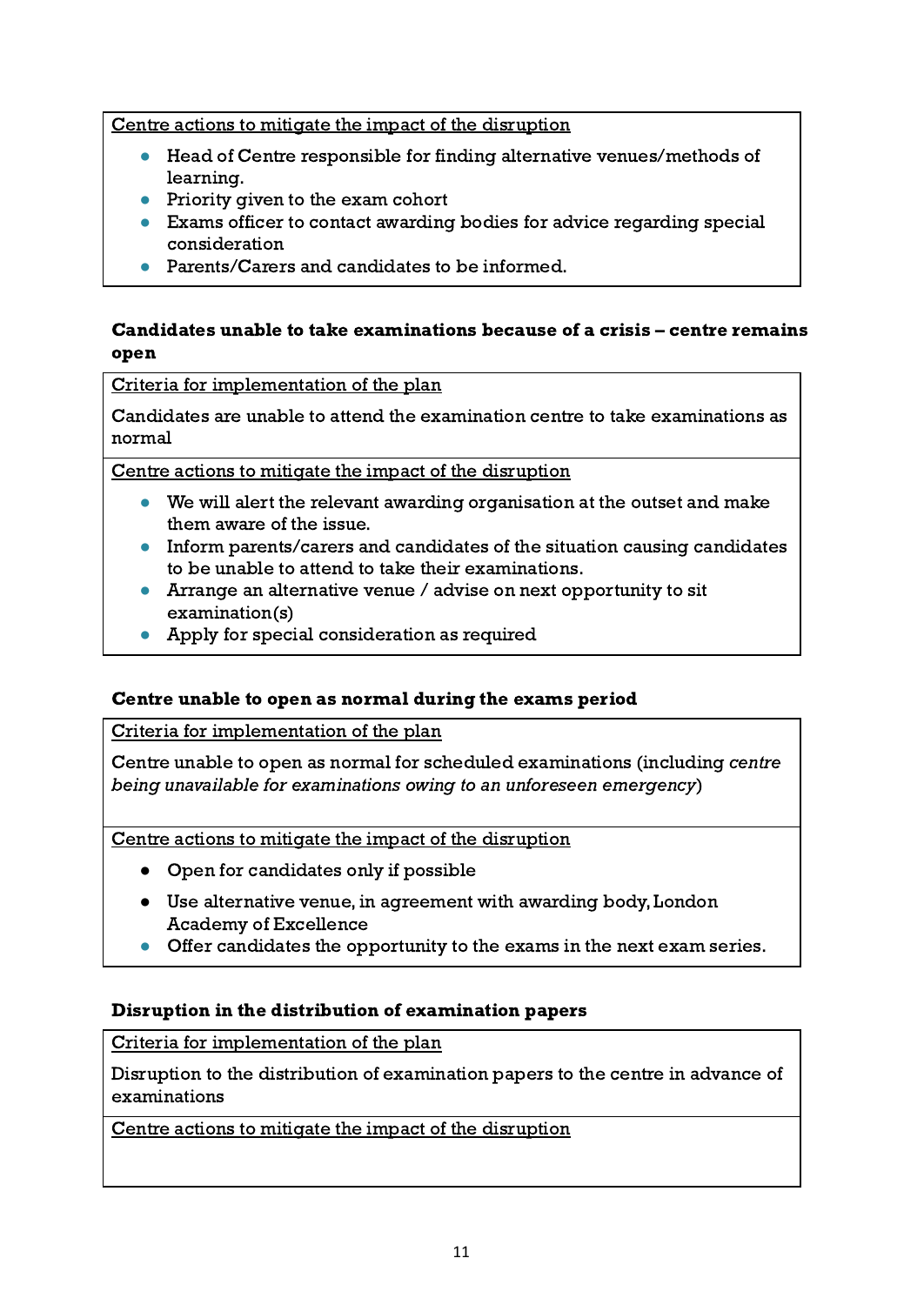The awarding organisation would be informed and an alternative delivery of papers organised.

# Disruption to the transportation of completed examination scripts

Criteria for implementation of the plan

Delay in normal collection arrangements for completed examination scripts

Centre actions to mitigate the impact of the disruption

- The scripts will be stored back in secure storage until the next collection slot.
- Parcelforce to be contacted to ensure next collection.
- The awarding body will be informed of the alternative arrangements

# Assessment evidence is not available to be marked

Criteria for implementation of the plan

Large scale damage to or destruction of completed examination scripts/assessment evidence before it can be marked

Centre actions to mitigate the impact of the disruption

- The head of centre is responsible for immediately informing the awarding organisation(s) and subsequently the candidates and their parents/carers.
- Student marks to be submitted based on appropriate evidence
- Candidates offered the opportunity to retake in subsequent series.

# Centre unable to distribute results as normal

#### Criteria for implementation of the plan

Centre is unable to access or manage the distribution of results to candidates, or to facilitate post-results services

# Centre actions

- Exam officer and Head of Centre to assess alternative arrangements for issuing results with the regulators
- Head of Centre to inform transition schools, students and parents about delay as soon as possible.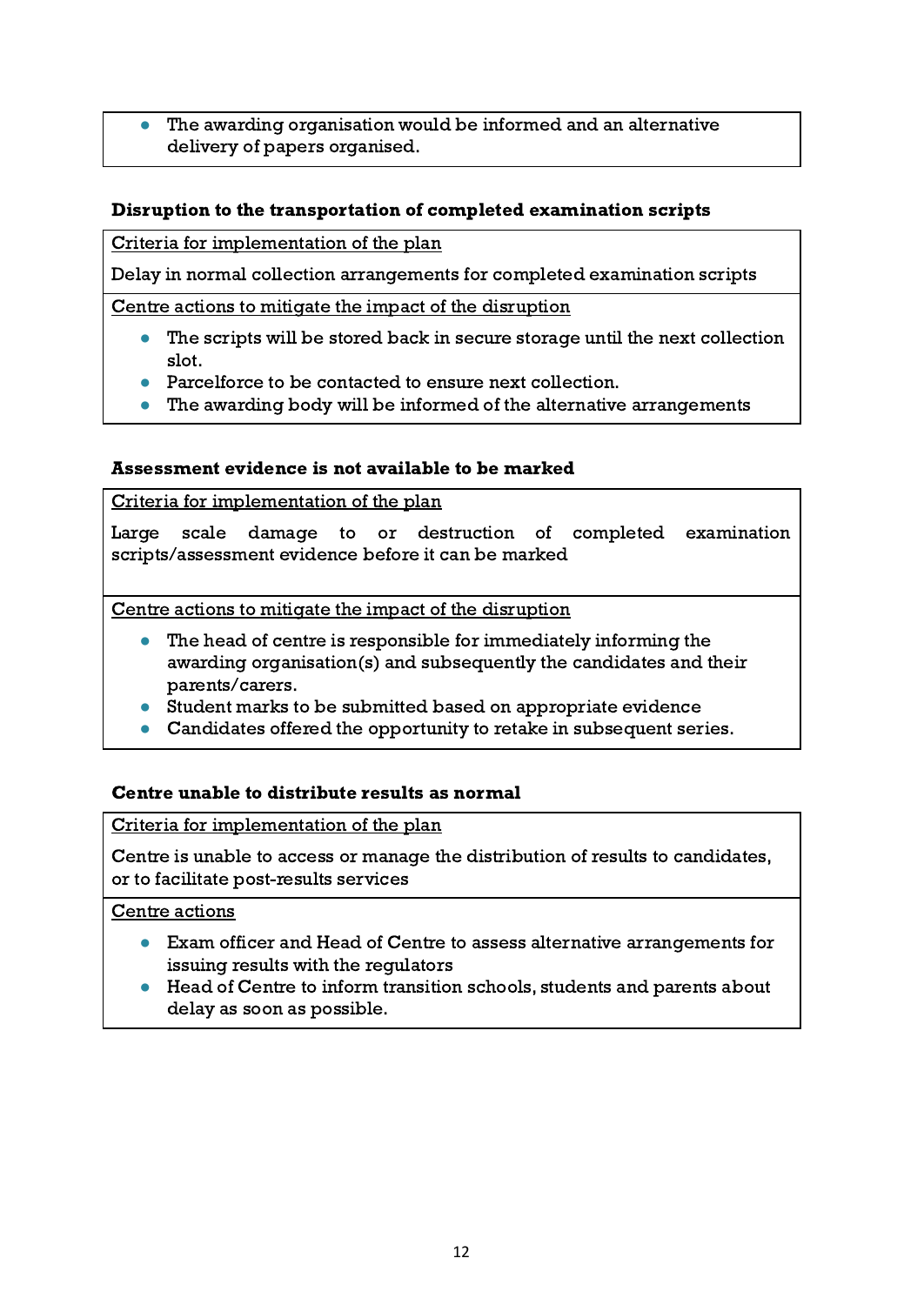# Further guidance to inform and implement contingency planning

# **Ofqual**

What schools and colleges and other centres should do if exams or other assessments are seriously disrupted

#### Contingency planning

You should prepare for possible disruption to exams and other assessments as part of your emergency planning and make sure your staff are aware of these plans.

#### Disruption to assessments or exams

In the absence of any instructions from the relevant awarding organisation, the school or college should assume that any exam or timetabled assessment should take place if it is possible for it to do so.This may mean having to locate alternative premises.

If the exam or assessment cannot take place, or if a student misses an exam or loses their assessment due to an emergency or other event outside the control of the school or college, you should discuss alternative arrangements with your awarding organisation.

The school or college should consider the following steps:

#### Exam planning

- 1. Review your contingency plan well in advance of each exam series.
- 2. Ensure that copies of question papers are received and stored under secure conditions.

#### In the event of disruption

- 1. Contact the relevant awarding organisation and follow its instructions.
- 2. Take advice, or follow instructions, from relevant local or national agencies in deciding whether the school or college is able to open.
- 3. Identify whether the exam can be sat at an alternative venue, in agreement with the relevant awarding organisation.
- 4. Where accommodation is limited, prioritise students whose progression will be severely delayed if they do not take their exams when planned.
- 5. Communicate with parents, carers and students regarding any changes to the exam timetable.
- 6. Advise students, where appropriate, to sit exams in the next available series.

#### After the exam

- 1. Consider whether students may be eligible for special consideration.
- 2. Ensure that scripts are stored under secure conditions.